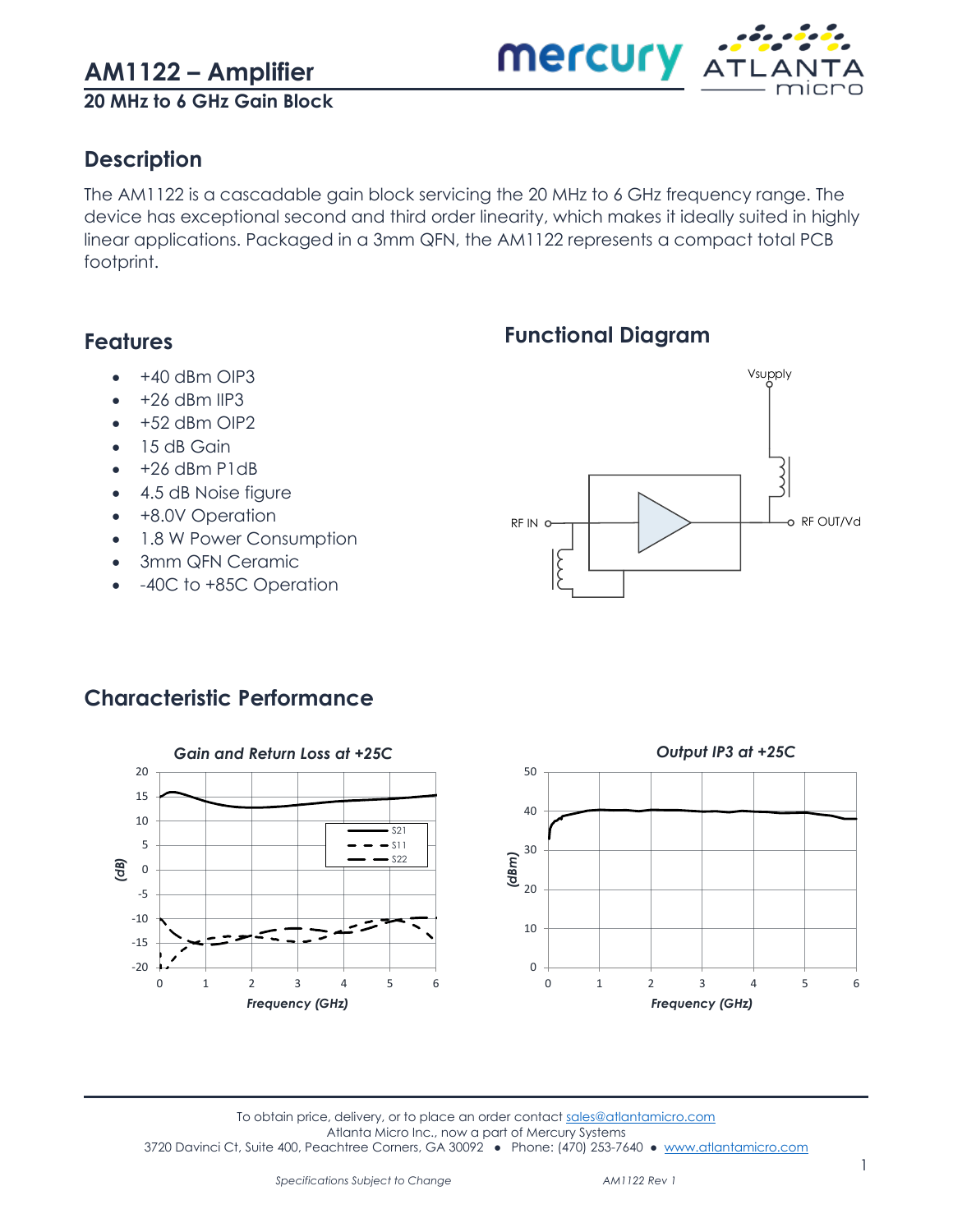

### **20 MHz to 6 GHz Gain Block**

## **Table of Contents**

| Characteristic Performance 1 |  |
|------------------------------|--|
|                              |  |
| Pin Layout and Definitions3  |  |
|                              |  |
| Absolute Maximum Ratings4    |  |
|                              |  |
|                              |  |

| <b>Component Compliance Information 10</b> |  |
|--------------------------------------------|--|
|                                            |  |
|                                            |  |
|                                            |  |
|                                            |  |
|                                            |  |
| DC Electrical Characteristics 5            |  |
|                                            |  |
| Recommended Operating Conditions  4        |  |

### <span id="page-1-0"></span>**Revision History**

| <b>Date</b>        | <b>Revision Number Notes</b> |                        |
|--------------------|------------------------------|------------------------|
| September 23, 2021 |                              | <b>Initial Release</b> |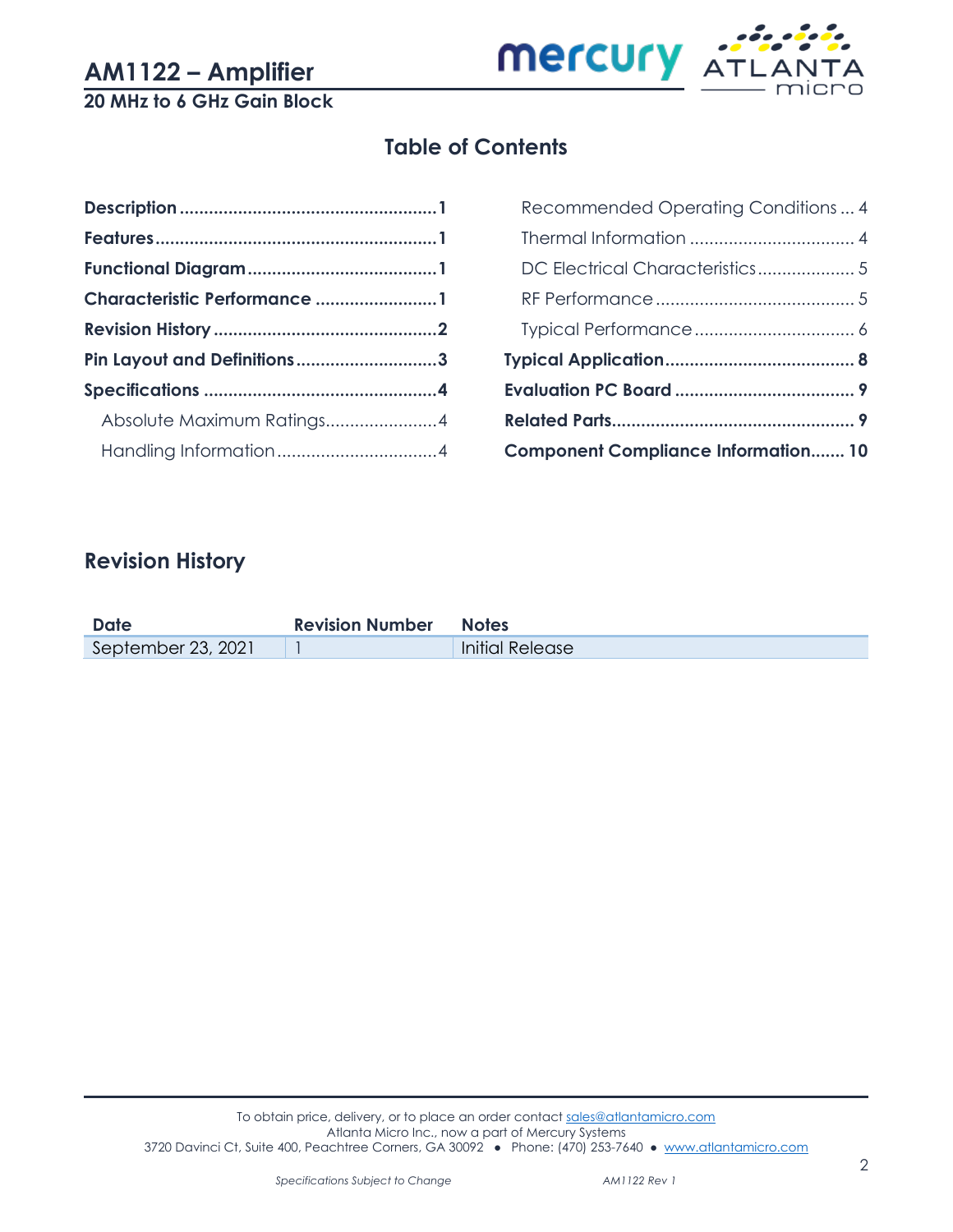

### **20 MHz to 6 GHz Gain Block**

### <span id="page-2-0"></span>**Pin Layout and Definitions**



| <b>Pin Name</b> | <b>Pin Function</b>                                     |
|-----------------|---------------------------------------------------------|
| <b>NC</b>       | No Connect                                              |
| <b>GND</b>      | Ground - Common                                         |
| <b>RFIN</b>     | RF Input - External DC Blocking Capacitor Required      |
| <b>GND</b>      | Ground - Common                                         |
| <b>Bead</b>     | Connect to RF In through external ferrite bead or large |
|                 | inductor                                                |
| NC.             | No Connect                                              |
| <b>GND</b>      | Ground - Common                                         |
| <b>RF OUT</b>   | RF Output - External Bias Tee Required                  |
| <b>GND</b>      | Ground - Common                                         |
| N <sub>C</sub>  | No Connect                                              |
|                 |                                                         |

#### **\*Note: NC pins may be grounded or left open**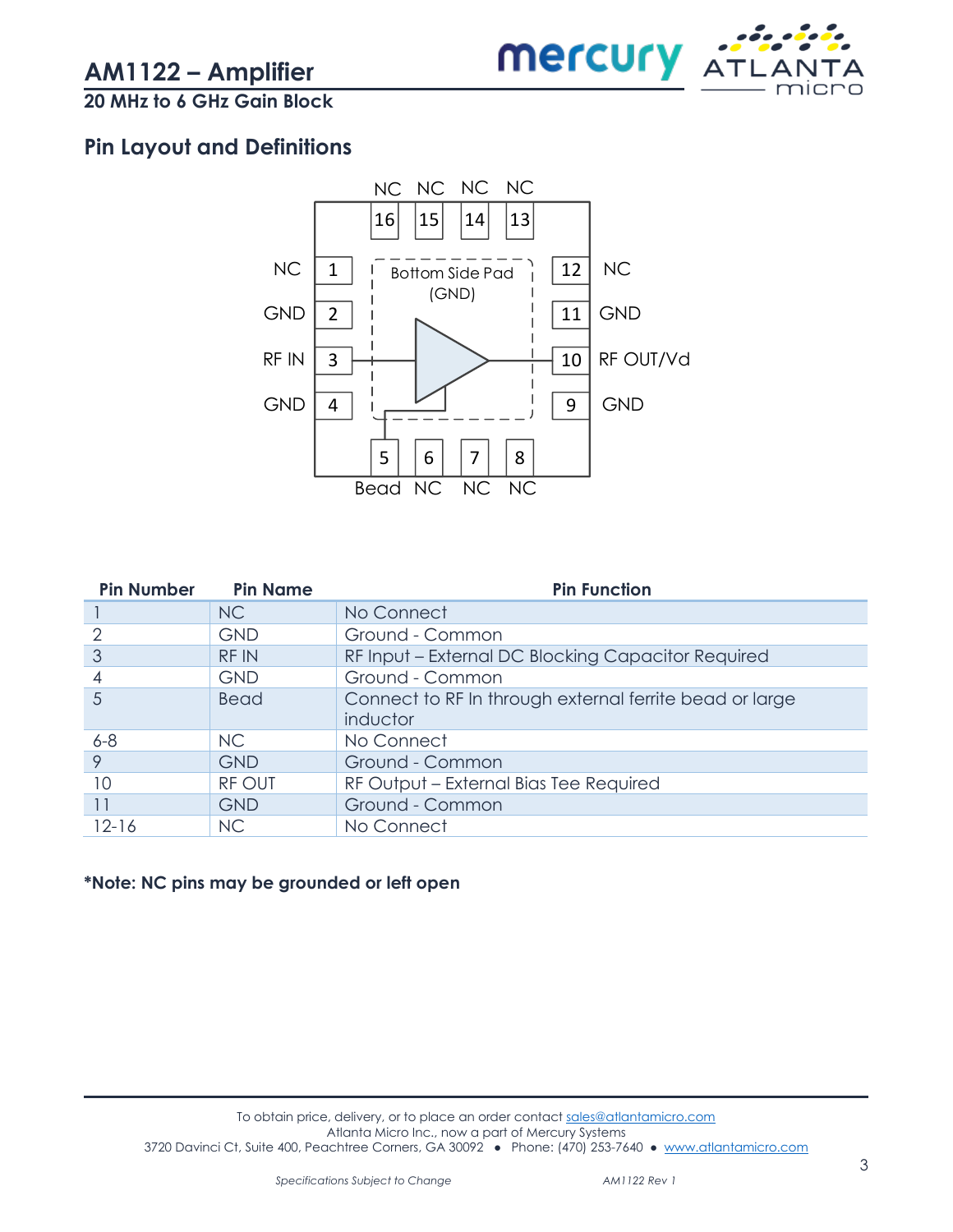

**20 MHz to 6 GHz Gain Block**

### <span id="page-3-0"></span>**Specifications**

#### <span id="page-3-1"></span>**Absolute Maximum Ratings**

|                           | Minimum          | Maximum   |
|---------------------------|------------------|-----------|
| Supply Voltage            | $-0.3 \text{ V}$ | $+8.3V$   |
| <b>RF Input Power</b>     |                  | $+20$ dBm |
| Storage Temperature Range | -55 C            | $+150C$   |

**Note:** *Any device operation beyond the* Absolute Maximum Ratings *may result in permanent damage to the device. The values listed in this table are*  extremes and do not imply functional operation of the device at these or any other conditions beyond what is listed under Recommended Operating Conditions*. Any part subjected to conditions outside of what is recommended for an extended amount of time may suffer from reliability concerns.*

#### <span id="page-3-2"></span>**Handling Information**

|                            | <b>Minimum</b> | <b>Maximum</b> |
|----------------------------|----------------|----------------|
| Moisture Sensitivity Level | <b>MSL</b>     |                |



Atlanta Micro products are electrostatic sensitive. Follow safe handling practices to avoid damage

#### <span id="page-3-3"></span>**Recommended Operating Conditions**

|                            | Minimum | Typical  | <b>Maximum</b> |
|----------------------------|---------|----------|----------------|
| Supply Voltage             | $+77$   | $+8.0 V$ | $+8.3V$        |
| Operating Case Temperature | $-40C$  |          | +85 C          |

#### <span id="page-3-4"></span>**Thermal Information**

| Junction to Case Thermal Resistance $(\theta_{\text{JC}})$ | $31.6$ C/W |
|------------------------------------------------------------|------------|
| Nominal Junction Temperature at +85C Ambient               | $+141$ C.  |
| Channel Temperature to Maintain 1 Million Hour MTTF        | $+175C$    |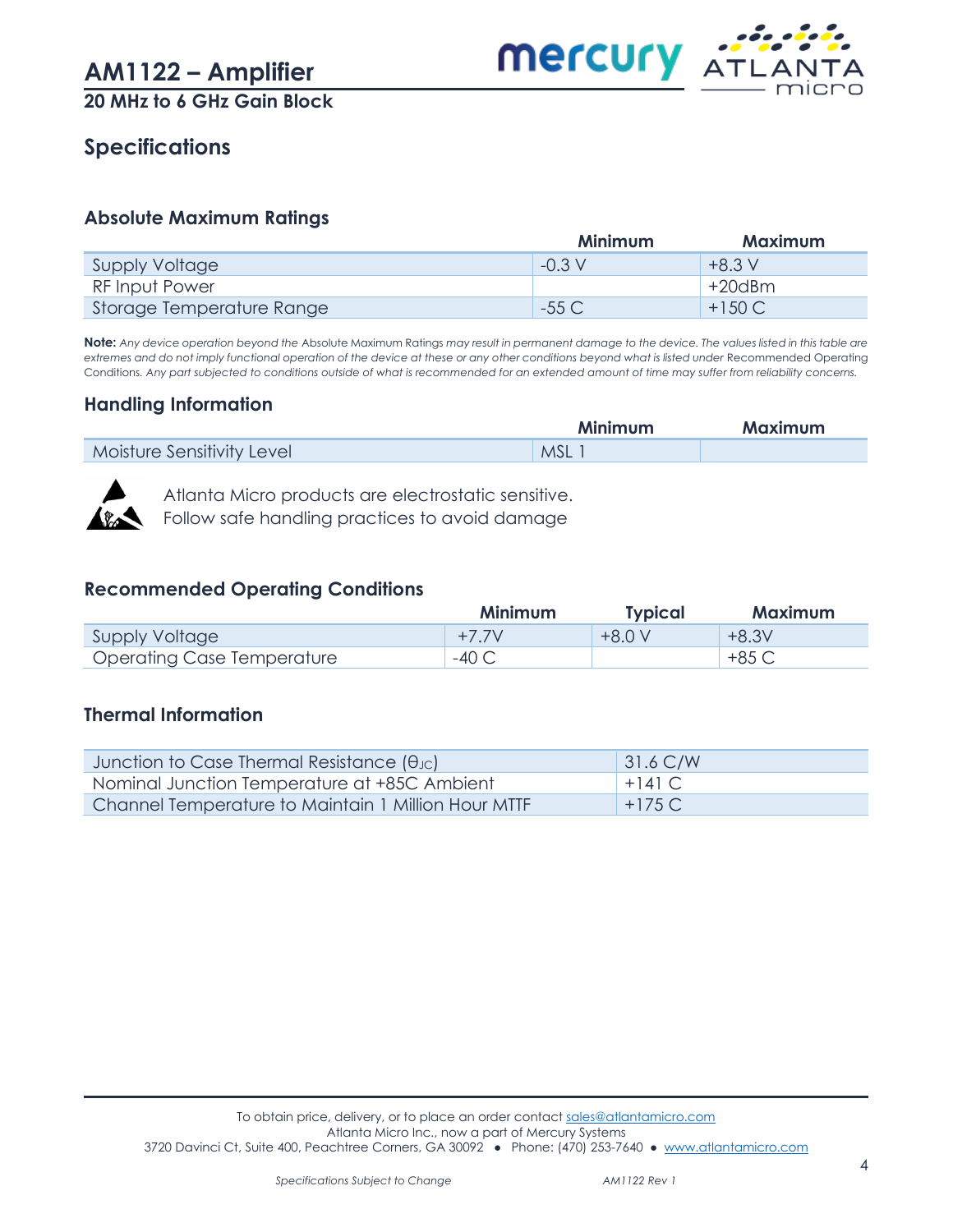

### **20 MHz to 6 GHz Gain Block**

#### <span id="page-4-0"></span>**DC Electrical Characteristics**

(VDD = 8V, ID = 222mA,  $T = 25$  °C unless otherwise specified)

| <b>Parameter</b>        | <b>Testing Conditions</b> | <b>Minimum</b> | <b>Typical</b> | <b>Maximum</b> |
|-------------------------|---------------------------|----------------|----------------|----------------|
| DC Supply Voltage       |                           | $+77V$         | $+80V$         | $+8.3V$        |
| DC Supply Current       | $VDD = +8.0 V$            |                | 222mA          |                |
| <b>Power Dissipated</b> | $VDD = +8.0 V$            |                | 1 77 W         |                |

#### <span id="page-4-1"></span>**RF Performance**

(VDD = 8V, ID = 222mA,  $T = 25$  °C unless otherwise specified)

| Parameter              | <b>Testing Conditions</b> | <b>Minimum</b> | <b>Typical</b> | <b>Maximum</b> |
|------------------------|---------------------------|----------------|----------------|----------------|
| <b>Frequency Range</b> |                           | 20MHz          |                | 6GHz           |
| Gain                   |                           |                | $+15$ dB       |                |
| Return Loss            |                           |                | 10 dB          |                |
| Output IP3             |                           |                | $+40$ dBm      |                |
| Output IP2             |                           |                | $+52$ dBm      |                |
| Output P1dB            |                           |                | $+26$ dBm      |                |
| Noise Figure           |                           |                | $+4.5$ dB      |                |

#### **Notes:**

- 1. IP3 measured with 10MHz tone spacing
- 2. IP2 characterized with sum and difference measurements

-IP2 sum measured with 10MHz tone spacing. IM2 measured at  $f_1 + f_2$ 

-IP2 difference measured with tones at  $f_1$  and  $f_2 = (2 \times f_1) - 10MHz$ . IM2 measured at  $f_2 - f_1$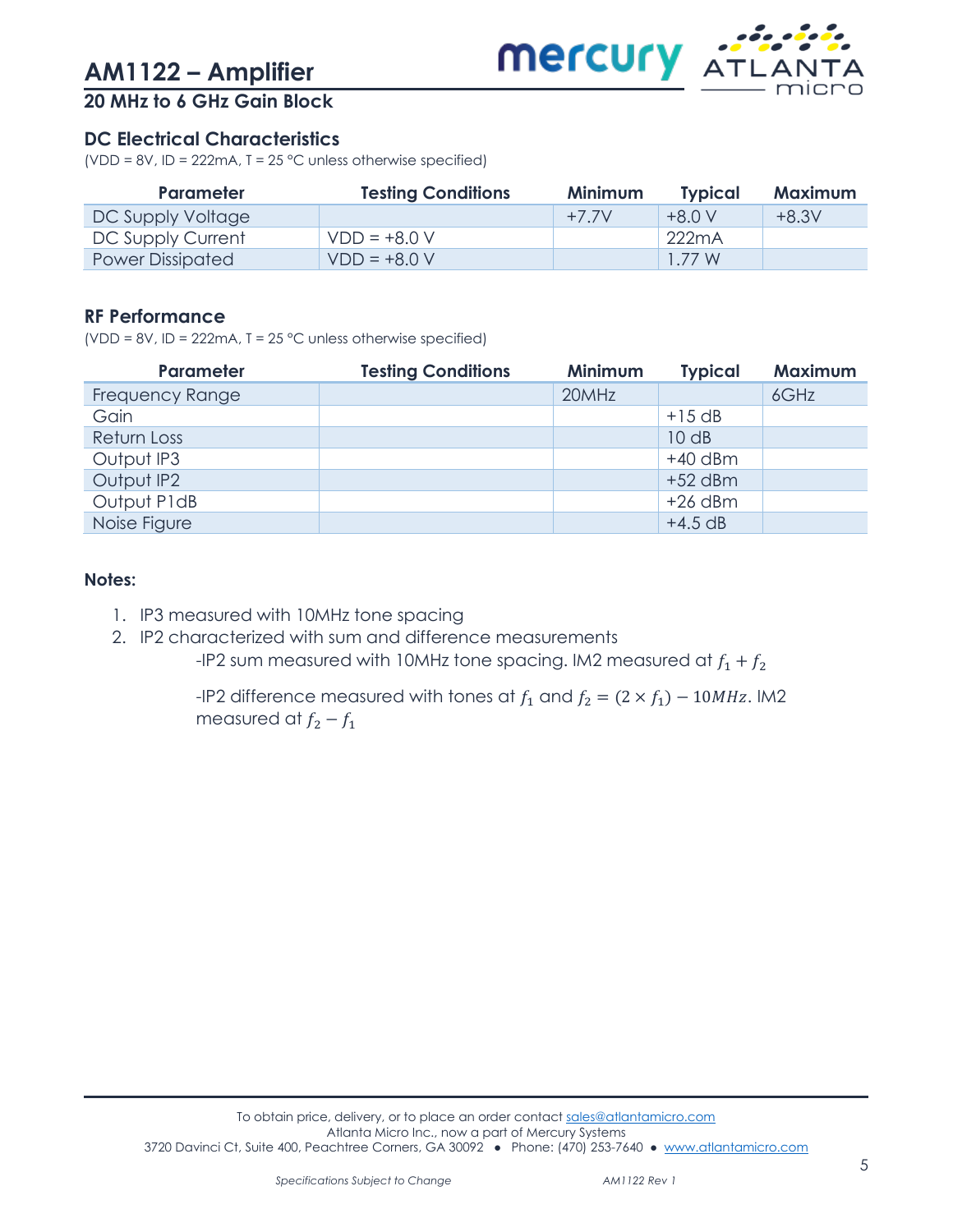

### **20 MHz to 6 GHz Gain Block**

#### <span id="page-5-0"></span>**Typical Performance**

(VDD = 8V, ID = 222mA,  $T = 25$  °C unless otherwise specified)

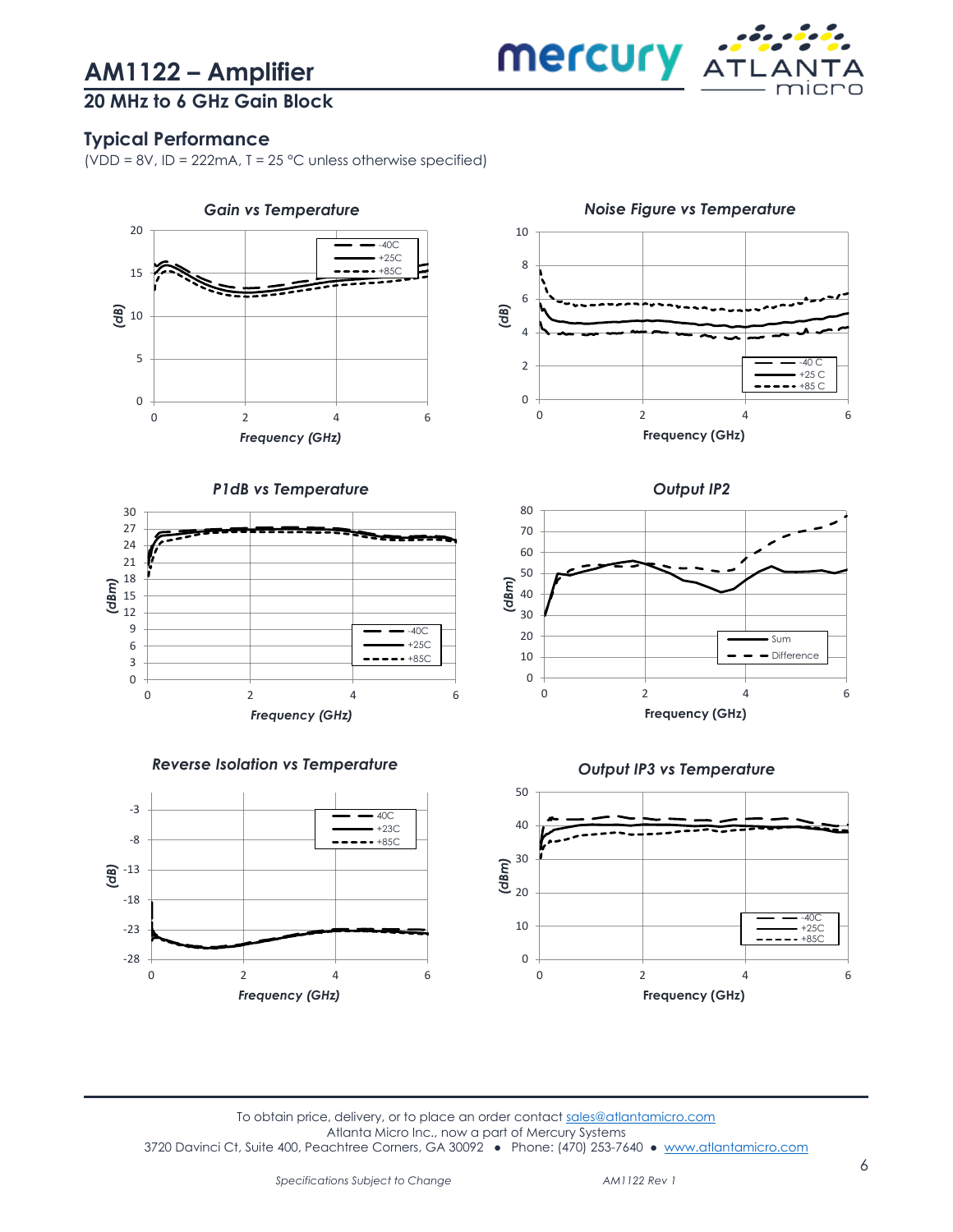

### **20 MHz to 6 GHz Gain Block**

### **Typical Performance (continued)**

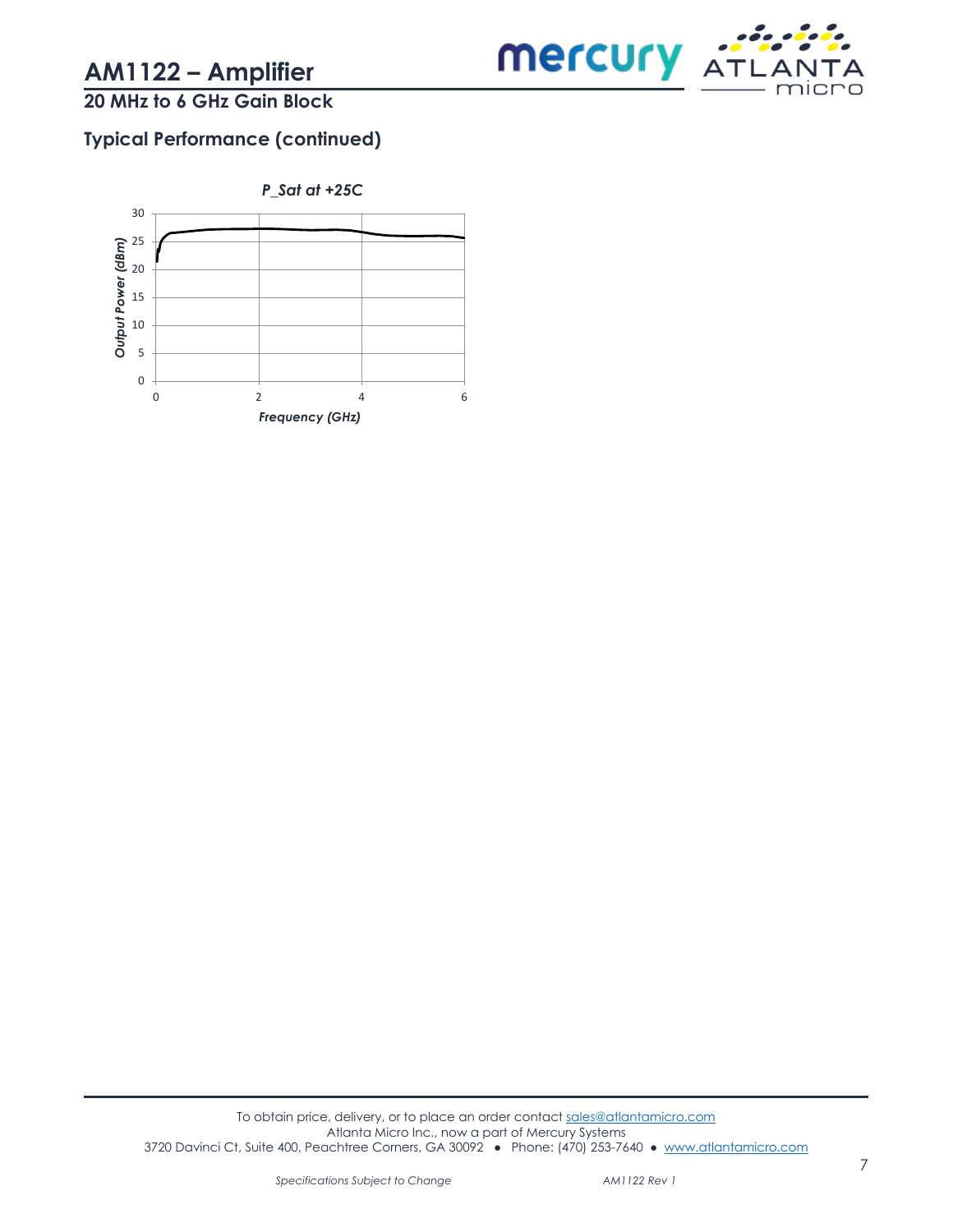

**20 MHz to 6 GHz Gain Block**

### <span id="page-7-0"></span>**Typical Application**



#### **Recommended Component List (or equivalent):**

| Part            | Value    | <b>Part Number</b> | Manufacturer  |
|-----------------|----------|--------------------|---------------|
| Cl, C2          | $0.1$ UF | 0201BB104KW160     | Passives Plus |
| C <sub>3</sub>  | 0.1 uF   | GRM155R71C104KA88  | Murata        |
| FB1             | -        | MMZ1005A222E       | <b>TDK</b>    |
| FB <sub>2</sub> | ۰        | BLM15HG102SN1      | Murata        |

#### **Notes:**

- 1. NC pins may be grounded or left open
- 2. DC blocking capacitors should be high performance, low-loss, broadband capacitors for optimum performance
- 3. Low frequency performance may be improved by replacing FB2 with a larger value bead, inductor, or bias tee.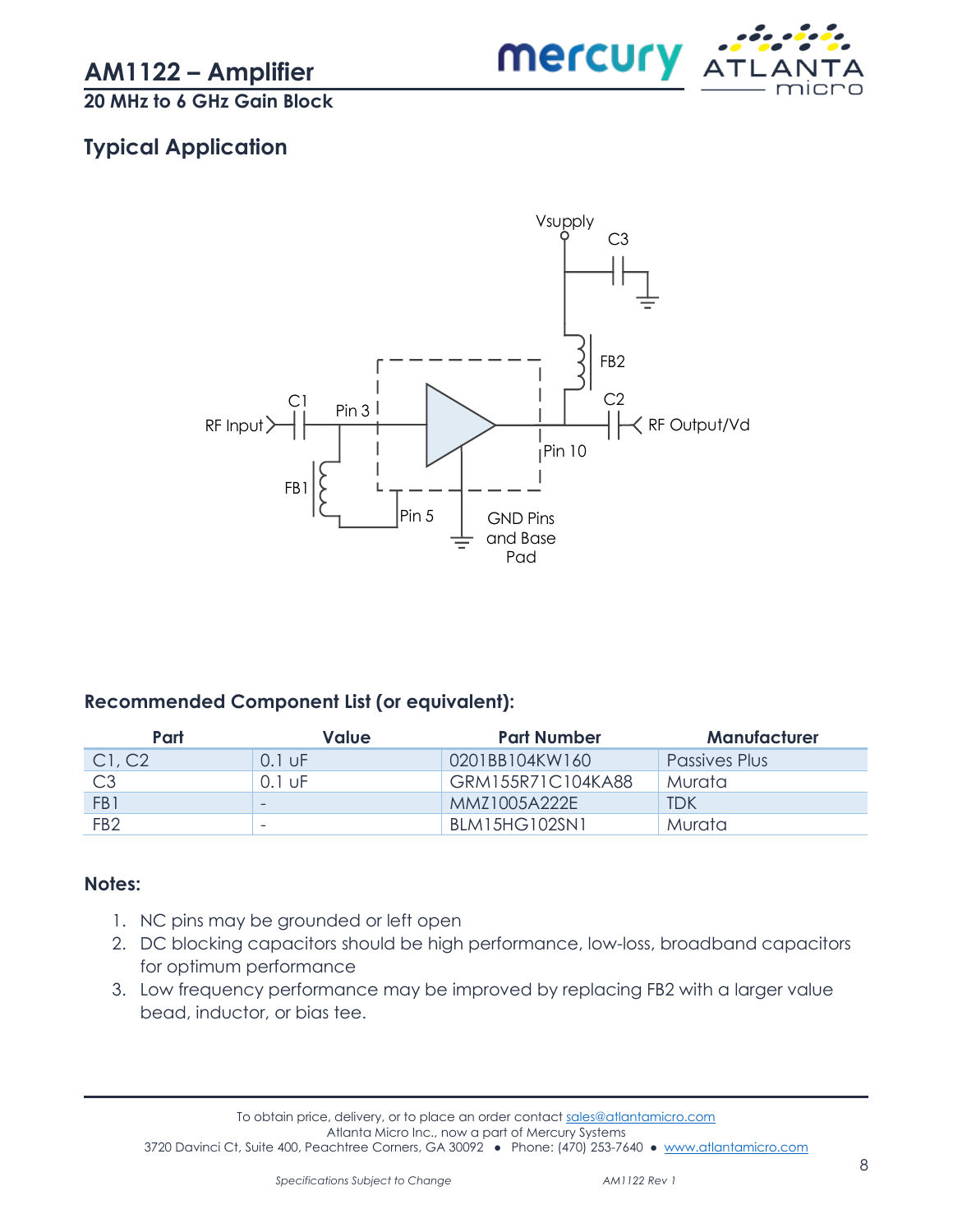

**20 MHz to 6 GHz Gain Block**

### <span id="page-8-0"></span>**Evaluation PC Board**



### <span id="page-8-1"></span>**Related Parts**

| <b>Part Number</b> |            |    |          | <b>Description</b>      |
|--------------------|------------|----|----------|-------------------------|
| AM1025             | $0.02$ GHz |    | to 3GHz  | Gain Block              |
| AM1082             | 5GHz       |    | to 17GHz | <b>Driver Amplifier</b> |
| AM1090             | DC         |    | to 6GHz  | <b>Gain Block</b>       |
| AM1123             | $0.02$ GHz |    | to 8GHz  | Gain Block              |
| AM1127             | $0.02$ GHz | tΩ | AGHz     | Gain Block              |